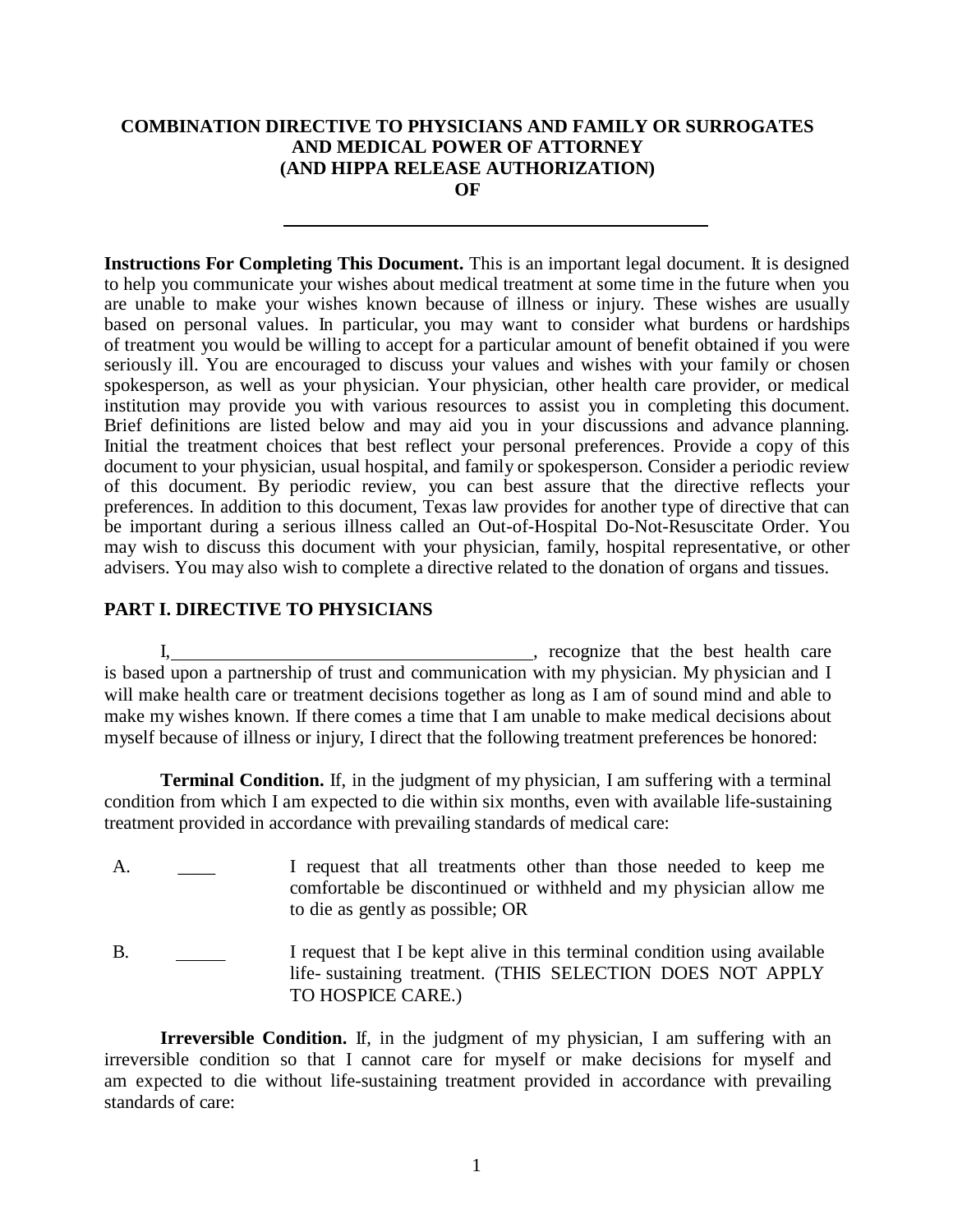- C. I request that all treatments other than those needed to keep me comfortable be discontinued or withheld and my physician allow me to die as gently as possible; OR
- D. I request that I be kept alive in this irreversible condition using available life-sustaining treatment. (THIS SELECTION DOES NOT APPLY TO HOSPICE CARE.)

After signing this document, if my representative or I elect hospice care, I understand and agree that only those treatments needed to keep me comfortable would be provided, and I would not be given available life-sustaining treatments.

If, in the judgment of my physician, my death is imminent within minutes to hours, even with the use of all available medical treatment provided within the prevailing standard of care, I acknowledge that all treatments may be withheld or removed except those needed to maintain my comfort. I understand that under Texas law this directive has no effect if I have been diagnosed as pregnant. This directive will remain in effect until I revoke it. No other person may do so.

**Additional Requests.** (After discussion with your physician, you may wish to consider listing particular treatments in this space that you do or do not want in specific circumstances, such as artificially administered nutrition and hydration, intravenous antibiotics, etc. Be sure to state whether you do or do not want the particular treatment.)

## **PART II. MEDICAL POWER OF ATTORNEY**

|          | _, appoint: |
|----------|-------------|
| Name:    |             |
| Address: |             |
| Phone:   |             |

as my agent to make any and all health care decisions for me, except to the extent I state otherwise in this document. This medical power of attorney takes effect if I become unable to make my own health care decisions and this fact is certified in writing by my physician.

## **DESIGNATION OF SECOND ALTERNATE AGENT**

If is unable or unwilling to make health care decisions for me, I designate the following person to serve as my agent to make health care decisions for me as authorized by this document:

Name: Address:

Phone: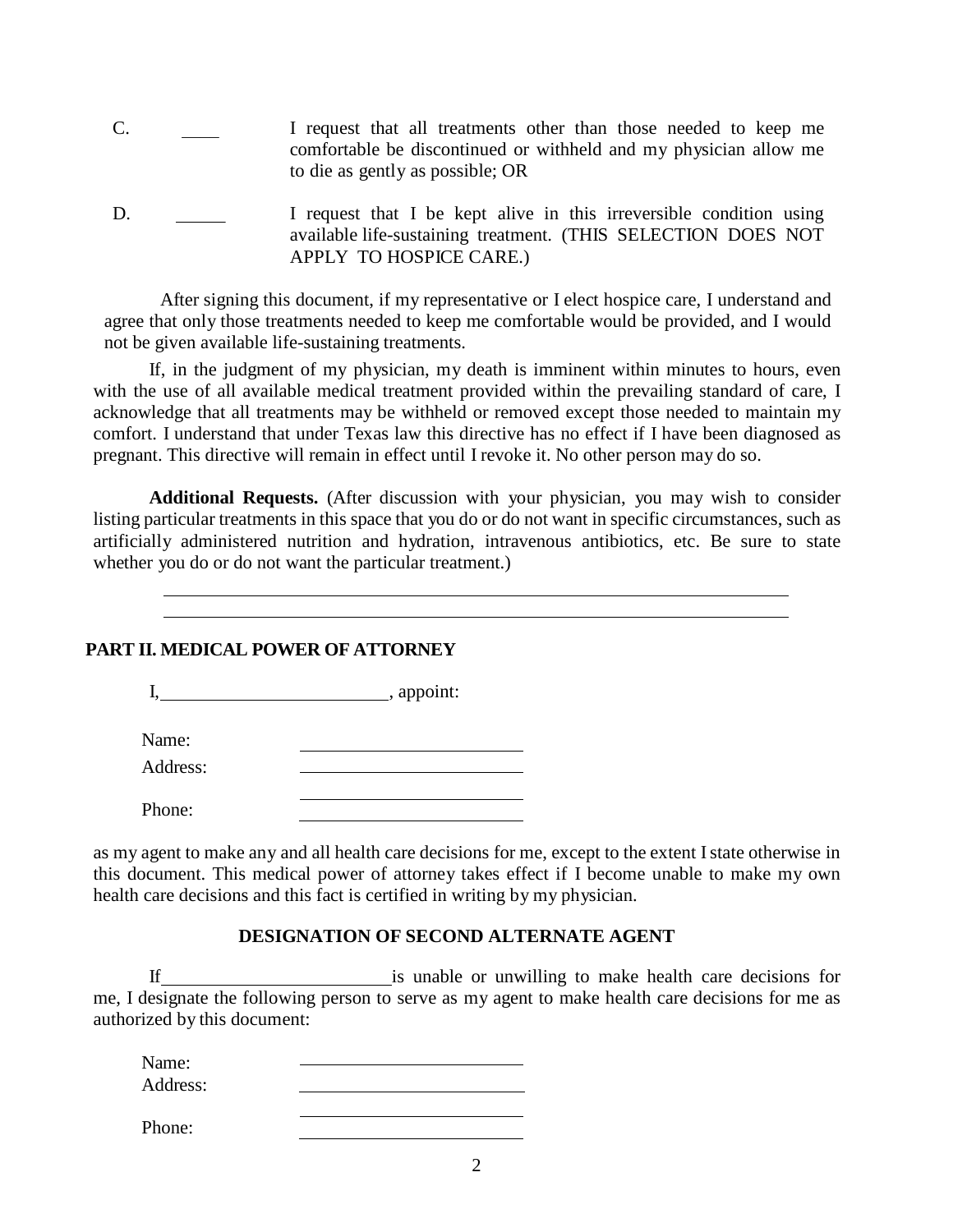#### **LIMITATIONS**

## LIMITATIONS ON THE DECISION-MAKING AUTHORITY OF MY AGENT ARE AS FOLLOWS:

None.

#### **HIPAA RELEASE AUTHORITY**

I intend for my agent to be treated as I would be treated with respect to my rights regarding the use and disclosure of my individually identifiable health information and other medical records. This release authority applies to any information governed by the Health Insurance Portability and Accountability Act of 1996 ("HIPAA"), 42 USC 1320d and 45 CFR 160-164. This release authority is effective immediately.

Accordingly, I hereby authorize any doctor, physician, medical specialist, psychiatrist, chiropractor, health-care professional, dentist, optometrist, health plan, hospital, hospice, clinic, laboratory, pharmacy or pharmacy benefit manager, medical facility, pathologist, or other provider of medical or mental health care, as well as any insurance company and the Medical Information Bureau Inc. or other health-care clearinghouse that has paid for or is seeking payment from me for such services (referred to herein as a "covered entity"), to give, disclose and release to my agent who is named herein, without restriction, all of my individually identifiable health information and medical records regarding any past, present or future medical or mental health condition, including all information relating to the diagnosis and treatment of HIV/AIDS, sexually transmitted diseases, mental illness, and drug or alcohol abuse. Additionally, my agent shall have the ability to ask questions and discuss my protected medical information with the person or entity who has possession of the protected medical information even if I am fully competent to ask questions and discuss this matter at the time. It is my intention to give a full authorization to any protected medical information to my agent. Such information may also be released to any person designated as a primary or successor agent or attorney-in-fact in a durable power of attorney which I have executed, whether or not such person is presently serving as such, and to any person presently serving as trustee or named as a successor trustee in any revocable or irrevocable trust created by me as grantor.

In determining whether I am incapacitated, all individually identifiable health information and medical records shall be released to the person who is nominated as my agent hereunder, including any written opinion relating to my incapacity that the person nominated as my agent may have requested. This release authority applies to any information governed by HIPAA and applies even if that person has not yet begun serving as my agent.

This authority given to my agent shall supersede any prior agreement that I may have made with my health-care providers to restrict access to or disclosure of my individually identifiable health information. The individually identifiable health information and other medical records given, disclosed, or released to my agent may be subject to re-disclosure by my agent and may no longer be protected by HIPAA. Each covered entity that acts in reliance on this release shall be released from liability which may result from disclosing my individually identifiable health information and other medical records. I authorize my agent to bring a legal action against a covered entity which refuses to accept and recognize this release authority. No covered entity may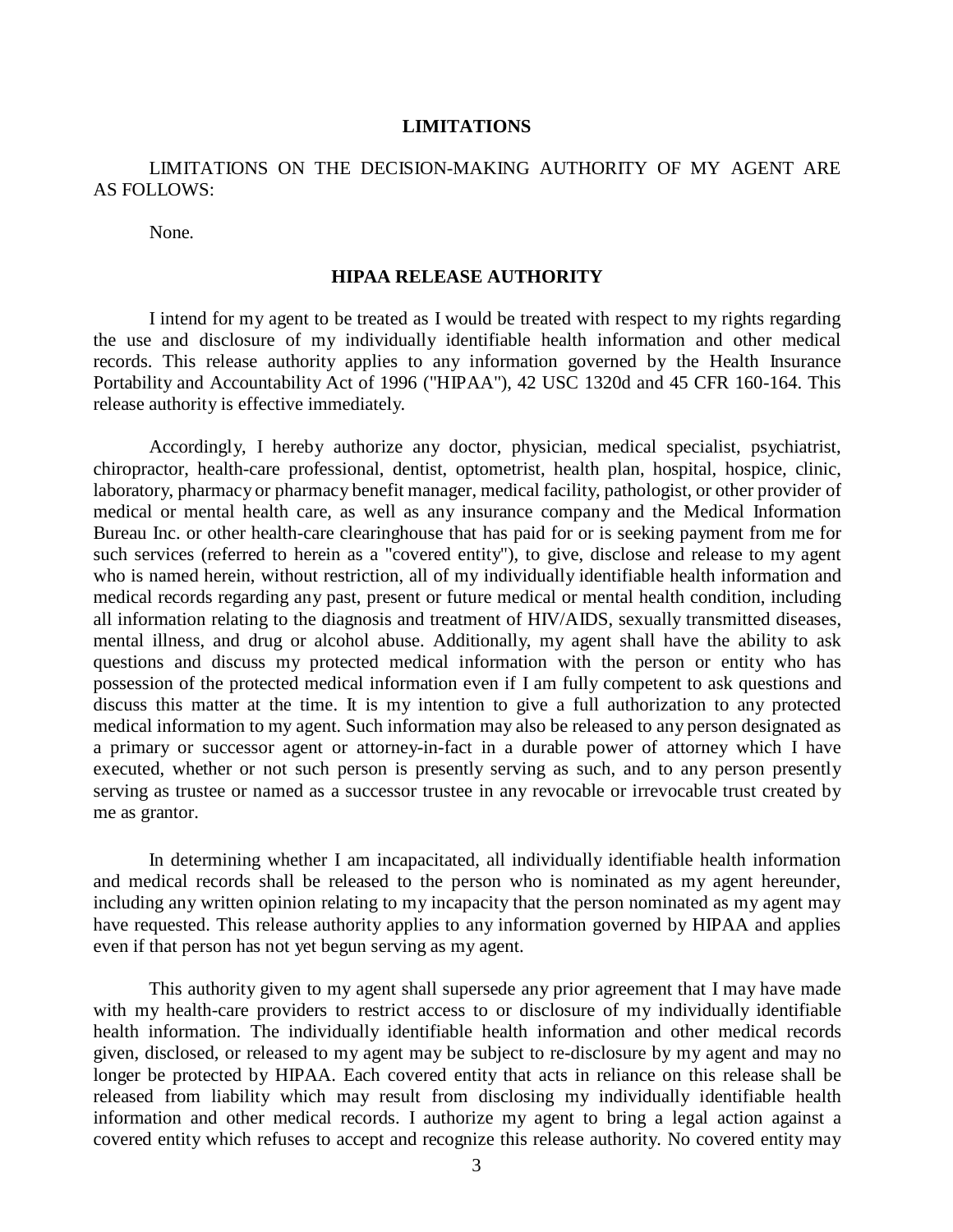condition treatment, payment, enrollment or eligibility for benefits on whether I sign this authorization when the prohibition on conditioning of authorizations in 45 CFR 164.508(b)(4) applies. Further, in order to fulfill my intent as expressed herein, I authorize my agent to sign any documentation that my agent deems necessary or appropriate in order to secure the disclosure of my individually identifiable health information and other medical records. Any information disclosed to my agent may subsequently be disclosed to another party by my agent. My agent shall not be required to indemnify a covered entity or perform any act in the event information is subsequently disclosed by my agent. The authority given to my agent herein has no expiration date and shall expire only in the event that I revoke this Combination Directive to Physicians and Family or Surrogates and Medical Power of Attorney in writing and deliver it to my health-care provider. There are no exceptions to my right to revoke this Combination Directive to Physicians and Family or Surrogates and Medical Power of Attorney.

#### **DURATION**

I understand that this power of attorney exists indefinitely from the date I execute this document unless I establish a shorter time or revoke the power of attorney. If I am unable to make health care decisions for myself when this power of attorney expires, the authority I have granted my agent continues to exist until the time I become able to make health care decisions for myself. I do not wish to have my designation of an agent end on a specified date.

#### **PRIOR DESIGNATIONS REVOKED**

I revoke any prior durable power of attorney for health care and any prior medical power of attorney.

#### **DISCLOSURE STATEMENT**

### THIS MEDICAL POWER OF ATTORNEY IS AN IMPORTANT LEGAL DOCUMENT. BEFORE SIGNING THIS DOCUMENT, YOU SHOULD KNOW THESE IMPORTANT FACTS:

Except to the extent you state otherwise, this document gives the person you name as your agent the authority to make any and all health care decisions for you in accordance with your wishes, including your religious and moral beliefs, when you are unable to make the decisions for yourself. Because "health care" means any treatment, service, or procedure to maintain, diagnose, or treat your physical or mental condition, your agent has the power to make a broad range of health care decisions for you. Your agent may consent, refuse to consent, or withdraw consent to medical treatment and may make decisions about withdrawing or withholding life-sustaining treatment. Your agent may not consent to voluntary inpatient mental health services, convulsive treatment, psychosurgery, or abortion. A physician must comply with your agent's instructions or allow you to be transferred to another physician.

Your agent's authority is effective when your doctor certifies that you lack the competence to make health care decisions.

Your agent is obligated to follow your instructions when making decisions on your behalf. Unless you state otherwise, your agent has the same authority to make decisions about your health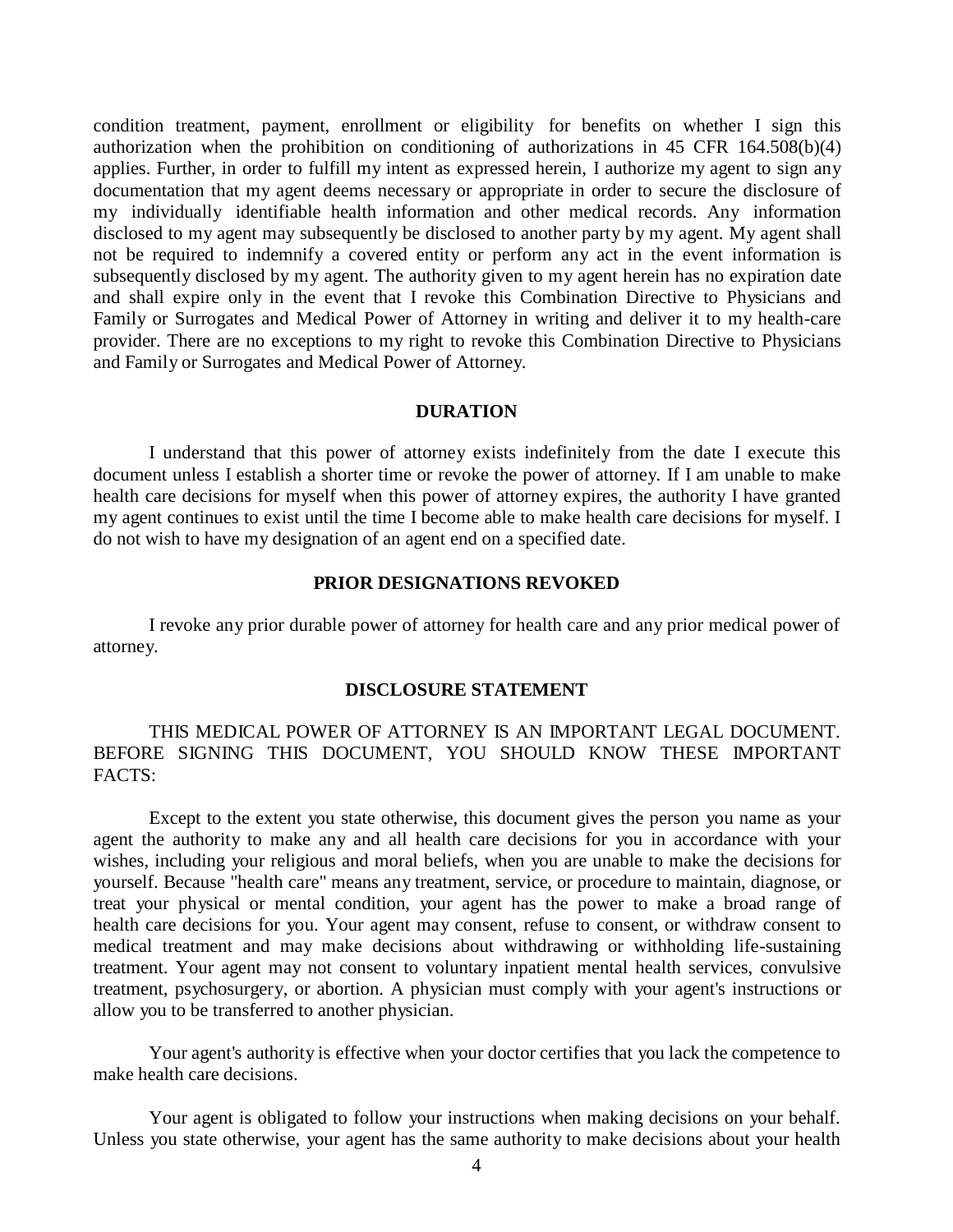care as you would have if you were able to make health care decisions for yourself.

It is important that you discuss this document with your physician or other health care provider before you sign the document to ensure that you understand the nature and range of decisions that may be made on your behalf. If you do not have a physician, you should talk with someone else who is knowledgeable about these issues and can answer your questions. You do not need a lawyer's assistance to complete this document, but if there is anything in this document that you do not understand, you should ask a lawyer to explain it to you.

The person you appoint as agent should be someone you know and trust. The person must be 18 years of age or older or a person under 18 years of age who has had the disabilities of minority removed. If you appoint your health or residential care provider (e.g., your physician or an employee of a home health agency, hospital, nursing facility, or residential care facility, other than a relative), that person has to choose between acting as your agent or as your health or residential care provider; the law does not allow a person to serve as both at the same time.

You should inform the person you appoint that you want the person to be your health care agent. You should discuss this document with your agent and your physician and give each a signed copy. You should indicate on the document itself the people and institutions that you intend to have signed copies. Your agent is not liable for health care decisions made in good faith on your behalf.

Once you have signed this document, you have the right to make health care decisions for yourself as long as you are able to make those decisions and treatment cannot be given to you or stopped over your objection. You have the right to revoke the authority granted to your agent by informing your agent or your health or residential care provider orally or in writing or by your execution of a subsequent medical power of attorney. Unless you state otherwise in this document, your appointment of a spouse is revoked if your marriage is dissolved, annulled, or declared void.

This document may not be changed or modified. If you want to make changes in this document, you must execute a new medical power of attorney.

You may wish to designate an alternate agent in the event that your agent is unwilling, unable, or ineligible to act as your agent. If you designate an alternate agent, the alternate agent has the same authority as the agent to make health care decisions for you.

### THIS POWER OF ATTORNEY IS NOT VALID UNLESS:

- (1) YOU SIGN IT AND HAVE YOUR SIGNATURE ACKNOWLEDGED BEFORE A NOTARY PUBLIC; OR
- (2) YOU SIGN IT IN THE PRESENCE OF TWO COMPETENT A D U L T WITNESSES.

### THE FOLLOWING PERSONS MAY NOT ACT AS ONE OF THE WITNESSES:

- (1) the person you have designated as your agent;
- (2) a person related to you by blood or marriage;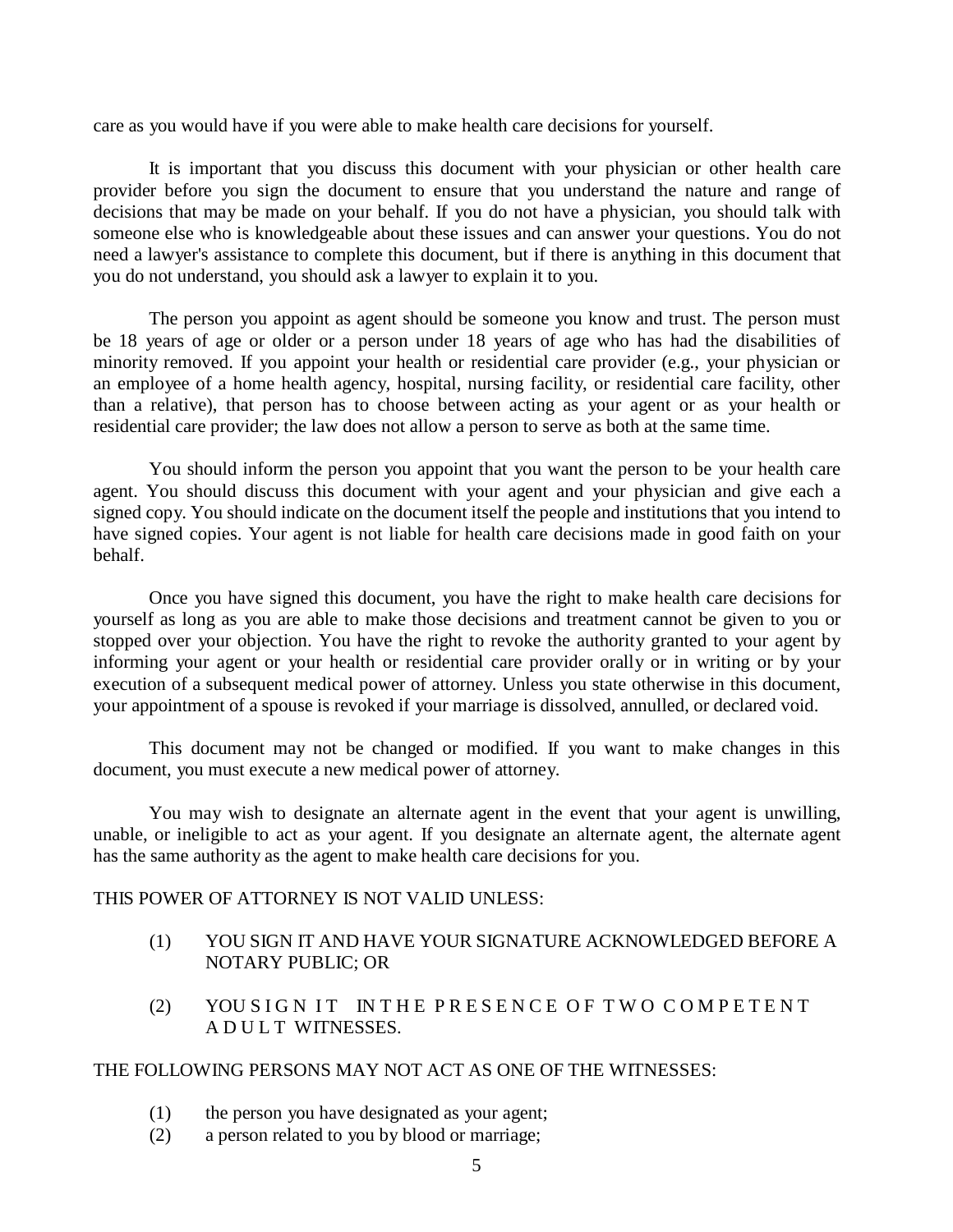- (3) a person entitled to any part of your estate after your death under a will or codicil executed by you or by operation of law;
- (4) your attending physician;
- (5) an employee of your attending physician;
- (6) an employee of a health care facility in which you are a patient if the employee is providing direct patient care to you or is an officer, director, partner, or business office employee of the health care facility or of any parent organization of the health care facility; or
- (7) a person who, at the time this medical power of attorney is executed, has a claim against any part of your estate after your death.

By signing below, I acknowledge that I have read and understand the information contained in the above disclosure statement.

City, County, and State of Residence: County, Texas

Signed on the day of  $\qquad \qquad$  ,

, Declarant and Principal

## **STATEMENTS OF WITNESSES**

Two competent adult witnesses must sign below, acknowledging the signature of the declarant.

## **STATEMENT OF SECOND WITNESS**

I am not the person appointed as agent by this document. I am not related to the principal by blood or marriage. I would not be entitled to any portion of the principal's estate on the principal's death. I am not the attending physician of the principal or an employee of the attending physician. I have no claim against any portion of the principal's estate on the principal's death. Furthermore, if I am an employee of a health care facility in which the principal is a patient, I am not involved in providing direct patient care to the principal and am not an officer, director, partner, or business office employee of the health care facility or of any parent organization of the health care facility.

| Signature:  |  |
|-------------|--|
| Print Name: |  |
| Address:    |  |
| Date:       |  |

# **STATEMENT OF SECOND WITNESS**

I am not the person appointed as agent by this document. I am not related to the principal by blood or marriage. I would not be entitled to any portion of the principal's estate on the principal's death.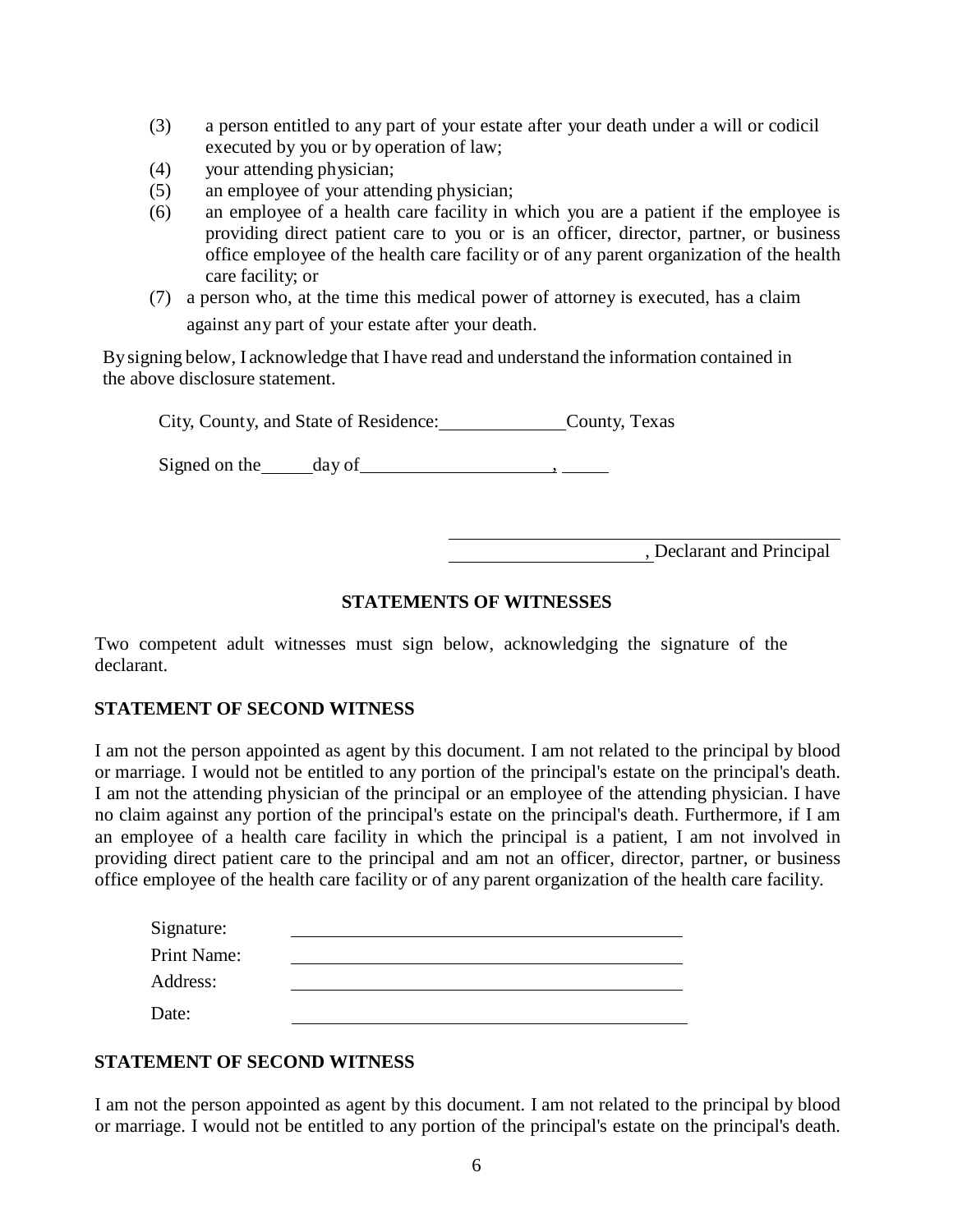I am not the attending physician of the principal or an employee of the attending physician. I have no claim against any portion of the principal's estate on the principal's death. Furthermore, if I am an employee of a health care facility in which the principal is a patient, I am not involved in providing direct patient care to the principal and am not an officer, director, partner, or business office employee of the health care facility or of any parent organization of the health care facility.

| Signature:<br>Print Name: |  |
|---------------------------|--|
| Address:                  |  |
| Date:                     |  |

STATE OF TEXAS § COUNTY OF \

Before me, the undersigned authority, on this day personally appeared , whose name is subscribed to the foregoing instrument as Declarant and Principal,  $\alpha$  , a witness and , a set of  $\alpha$  , a set of  $\alpha$  , a set of  $\alpha$  , a set of  $\alpha$  , a set of  $\alpha$  , a set of  $\alpha$  , a set of  $\alpha$  , a set of  $\alpha$  , a set of  $\alpha$  , a set of  $\alpha$  , a set of  $\alpha$  , a set of witness each of whom acknowledged to me that such Declarant and Principal executed the foregoing instrument in the presence of such witnesses, who signed as witnesses, for the purposes and consideration therein expressed.

Given under my hand and seal of office, on the  $\_\_\_\_\_\_\_\_\_\_$  day of  $\_\_\_\_\_\_\_\_\_$ , 20 $\_\_\_\_\_\_\_\_\_\_$ 

Notary Public, State of Texas

# **ORIGINAL**

The original of this document is kept at:

Address:

# **COPIES**

The following individuals or institutions have copies of the signed originals:

Name:

Address:

Name:

Address: